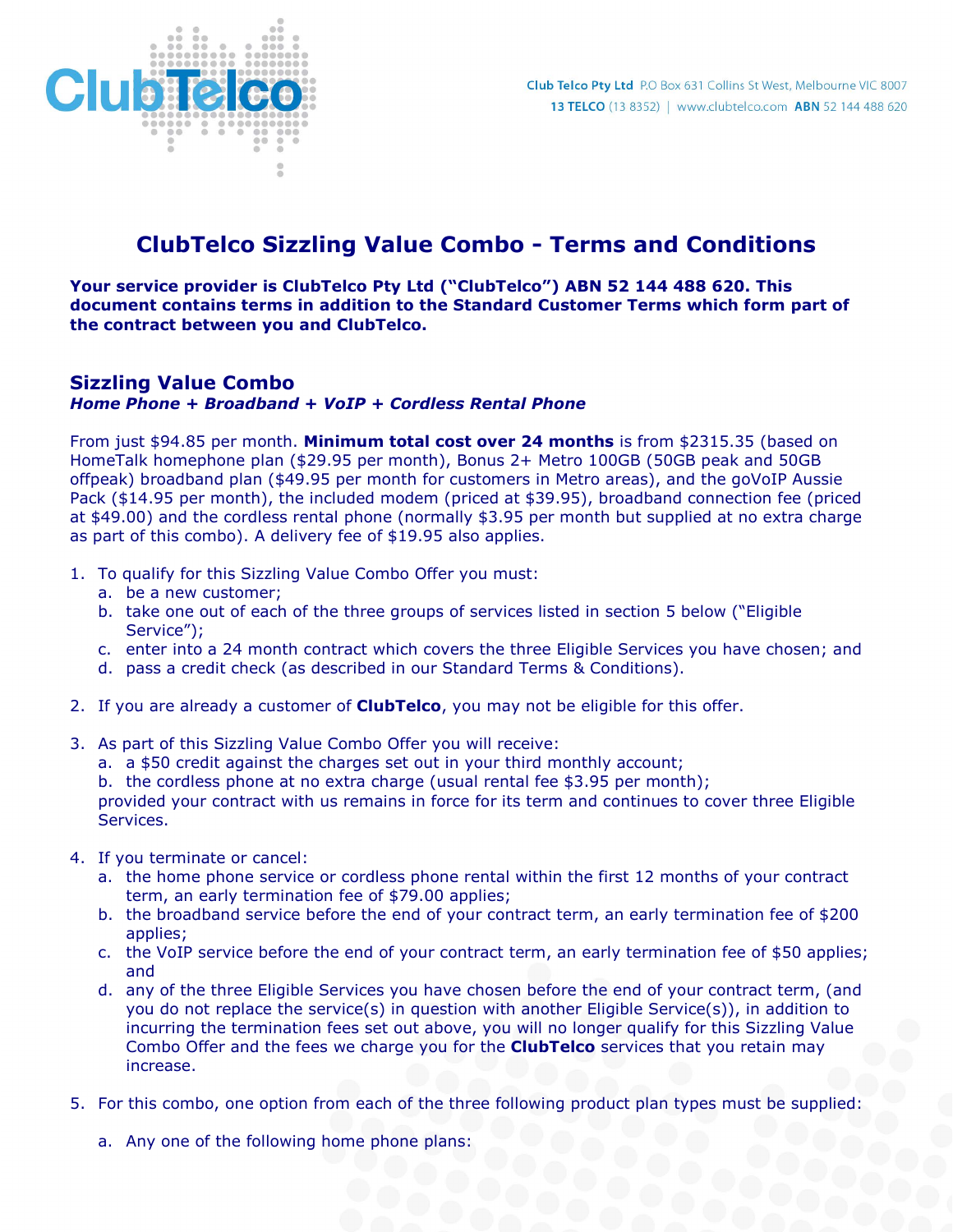- HomeTalk
- HomeTalk Anytime Cap
- HomeTalk Anytime Cap 150
- HomeTalk Unlimited Evenings
- HomeTalk Mobile Combo Cap 59
- HomeTalk Mobile Combo Cap 79
- HomeTalk Mobile Combo Cap 59
- Naked DSL Phone \$19.95

## b. Any one of the following Broadband plans:

- Bonus 2+ Metro 50+50
- Bonus 2+ Metro 50+70
- Bonus 2+ Metro 50+80
- Bonus 2+ Metro 50+100
- Bonus 2+ Metro 80+100
- Bonus 2+ Regional 50+50
- Bonus 2+ Regional 50+70
- Bonus 2+ Regional 50+80
- Bonus 2+ Regional 50+100
- Bonus 2+ Regional 80+100
- Bonus 1500 20+20
- c. Any one of the following VoIP plans:
	- goVoIP Aussie Pack
	- goVoIP Aussie Plus Pack
	- goVoIP Aussie Biz Plus Pack
	- goVoIP Aussie & World Pack
	- goVoIP Aussie Plus & World Pack
	- goVoIP Aussie Biz Plus & Biz World Pack
- 6. ClubTelco standard rates and charges for the plans chosen apply. In particular, where the HomeTalk National Cap Special applies to the Home Phone plan option chosen and calls are being made from a landline, per minute rates will apply after the HomeTalk National Cap Special one hour time limit is exceeded.
- 7. The ADSL2+ Metro Bonus 50+50 plan is \$49.95 per month for customers in Metro areas. If ADSL2+ is not available, then where possible the Bonus 1500 20+20 plan will be supplied (\$49.95 for both Metro and Regional customers).
- 8. Included modem is a standard 4 Port Home Networking Gateway which enables up to four computers to be connected to the modem using standard ethernet cables. A \$39.95 fee plus a \$19.95 delivery fee will be applied to your first invoice to ship this subsidized hardware to your premises.
- 9. The broadband connection is included with this 24 month Sizzling Value Combo Offer for a one off fee of \$49.00.
- 10.A headset with microphone (and compatible PC with an active internet connection) or ATA (analog telephone adaptor) and telephone handset is required to utilize the VoIP service and is not included in this combo.
- 11. Make the most of your Sizzling Value Combo Offer calls made through VoIP are usually better value than calls made through your landline, so ensure you make the most of your VoIP calling allowance.